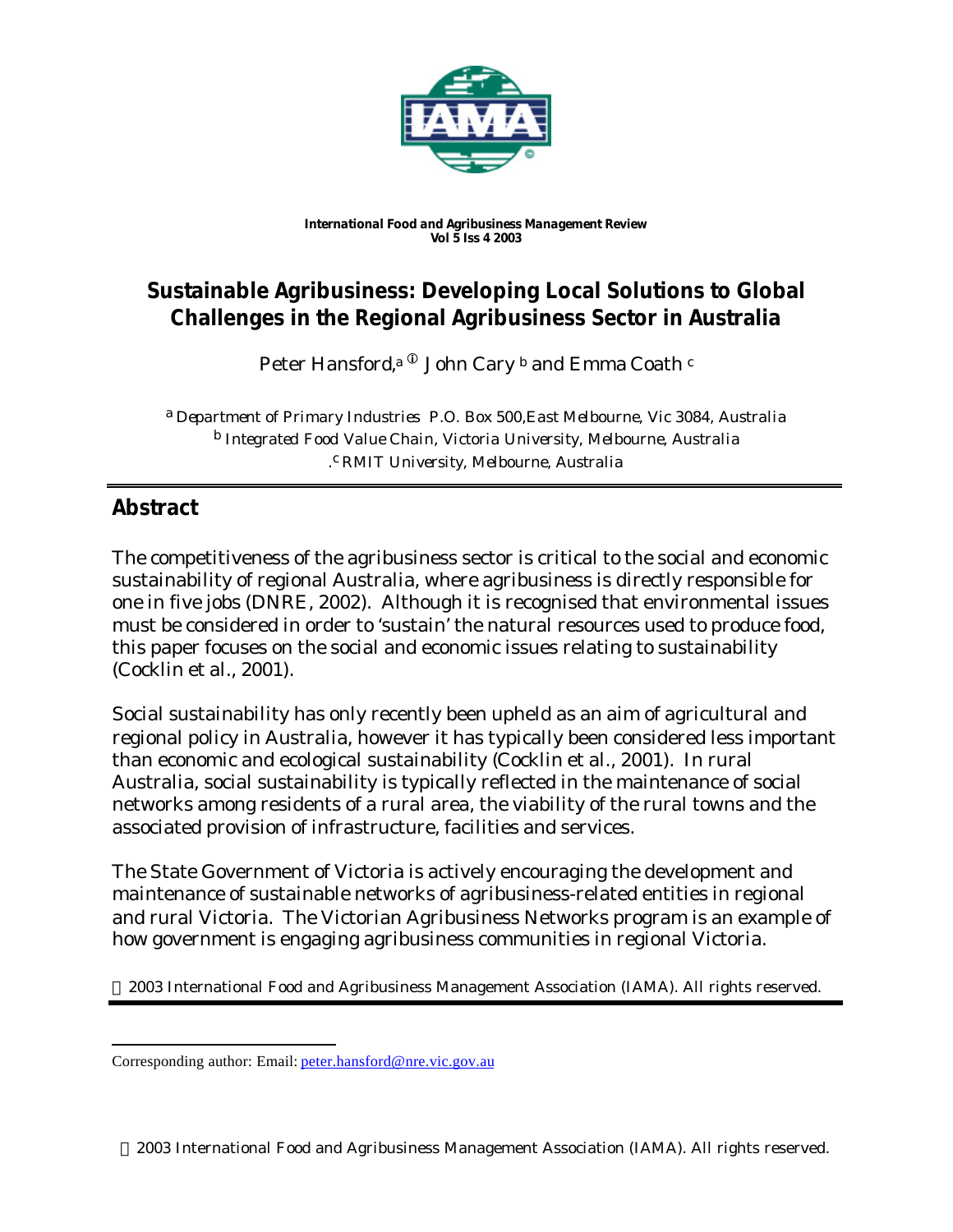### **1. Introduction**

# **Background**

In June 2001, the State of Victoria had an estimated population of 4.83 million, accounting for 24.9 per cent of Australia's population. In 2001-02, Victoria exported 28 per cent of the value of total Australian food and fiber exports, amounting to \$8.2 billion. The Victorian food and agriculture sector is globally competitive, particularly in the dairy and red meat industries, and produces 0.5 per cent of the world's food and agricultural imports with less than 0.1 per cent of the world's population (DNRE, 2002). Food and fiber exports from Victoria have risen by 41 per cent in the past two years. The challenge for Victoria is to sustain this level of success in an increasingly competitive global economy.

A key to this success is the competitiveness of Victoria's regions, where the food production sector directly accounts for 21 per cent of all jobs and contributes substantially to regional economies. Businesses in the food and agriculture sector in rural and regional Victoria are learning to collaborate effectively to ensure that they remain competitive, both domestically and internationally. The Victorian Government has assisted this process by supporting a network of five existing and four emerging regional agribusiness forums in regional Victoria. The network of agribusiness forums was formally recognised in April 2002 with the launch of an initiative called the 'Victorian Agribusiness Network'. The government allocated \$750,000 per annum for the initiative over a period of four years, commencing 1 July, 2002. The Victorian Department of Natural Resources and Environment (now the Department of Primary Industries) was appointed by the Minister of Agriculture to administer this initiative for the Victorian Government.

Victorian agribusiness forums are part of the social and economic framework of their region and involve all stakeholders in the agribusiness sector, including the three levels of government. In the attempt to drive innovation in the agribusiness sector in the region, members of the forums share knowledge and information, and collaborate with regional research and development (R&D) institutions including universities and other training institutions.

# **2. Social sustainability**

The idea of social sustainability is a complex and difficult idea. It is often much easier to identify situations where social 'sustainability' is lacking than it is to describe either what social sustainability is (Wilkinson and Cary 2002), or what conditions are conducive to its development. The idea is further complicated in that while more social 'sustainability' may be good too much may repress social change and innovation. Descriptions or understandings of social sustainability are usually informed by elucidating its asserted attributes of social capital or social capacity.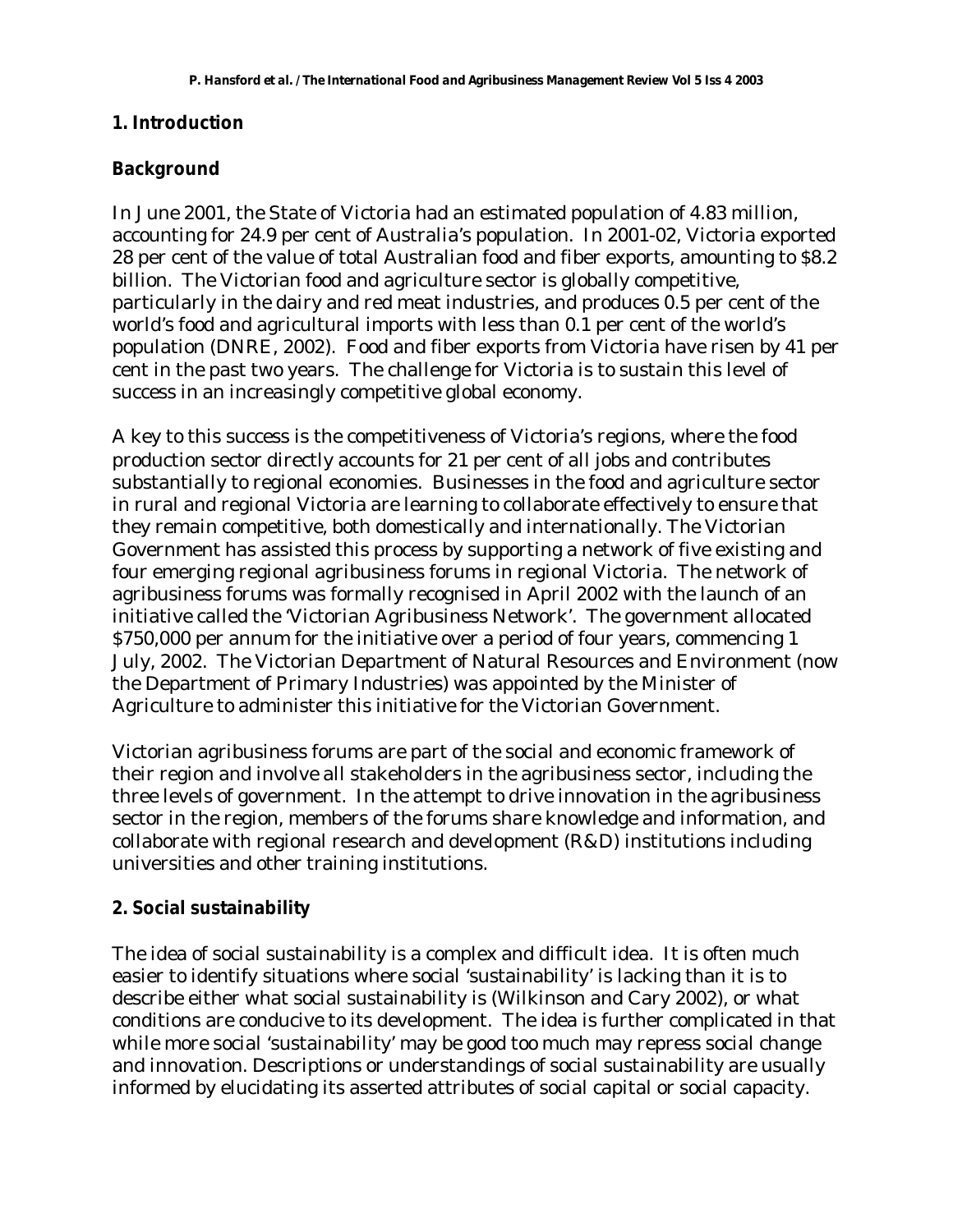The concept of social sustainability in discrete geographical locations presents the potential possibility of communities being non-responsive to economic change. Eigenraam, Ridley, Stoneham, Howden, Barr, Beverly, and Avery (2000) emphasise a resource efficiency approach in distinguishing 'narrow' and 'broad' social sustainability:

Narrow social sustainability: Maintaining existing social structures as they currently exist in spite of underlying economic and demographic pressures is a narrow sustainability approach.

Narrow sustainability implies that existing social structures should be preserved in spite of confounding economic and demographic pressures

Broad social sustainability: The concept of broad social sustainability applies only at the economy-wide level where labor and capital are mobile and responsive to changes in price. It suggests that sustainability is not an appropriate concept at the small scale e.g. an individual town or community and can only be applied at much higher levels of aggregation. Broad social sustainability highlights dynamic adjustment process in the communities where individual towns and communities are part of larger social and economic processes. (Eigenraam et al. 2000)

Stayner et al. (2000) have argued that, in responding to the pressures of change, it is important for communities to be able to distinguish between local forces for change which may be effectively resisted and broader societal forces for change to which communities need to adapt.

# **3. Social capital**

While numerous definitions and characterisations of social capital have been proffered within the social sciences (for reviews see Castle 2002; Portes 1998; Woolcock 1998), the basic elements of social capital are productive social networks and social interaction, shared values and purpose, levels of trust and commitment to action to achieve outcomes. The depth of social interaction and the degree of trust are keys to economic vitality and social prosperity (Cocklin and Alston 2003); as are the qualities of the processes and structures that enhance social processes underlying economic activity (Macgregor and Cary 2002).

Woolcock (1998) provides a framework for understanding the effectiveness of agribusiness communities in the context of rural and regional development and defines social capital as the 'norms and networks facilitating collective action for mutual benefit'. He characterises social capital at two scales: the macro scale of a region and the micro scale of the community. The micro-scale of the community refers to intra-community ties and the extent to which community members have access to a range of non-community members. For development to be successful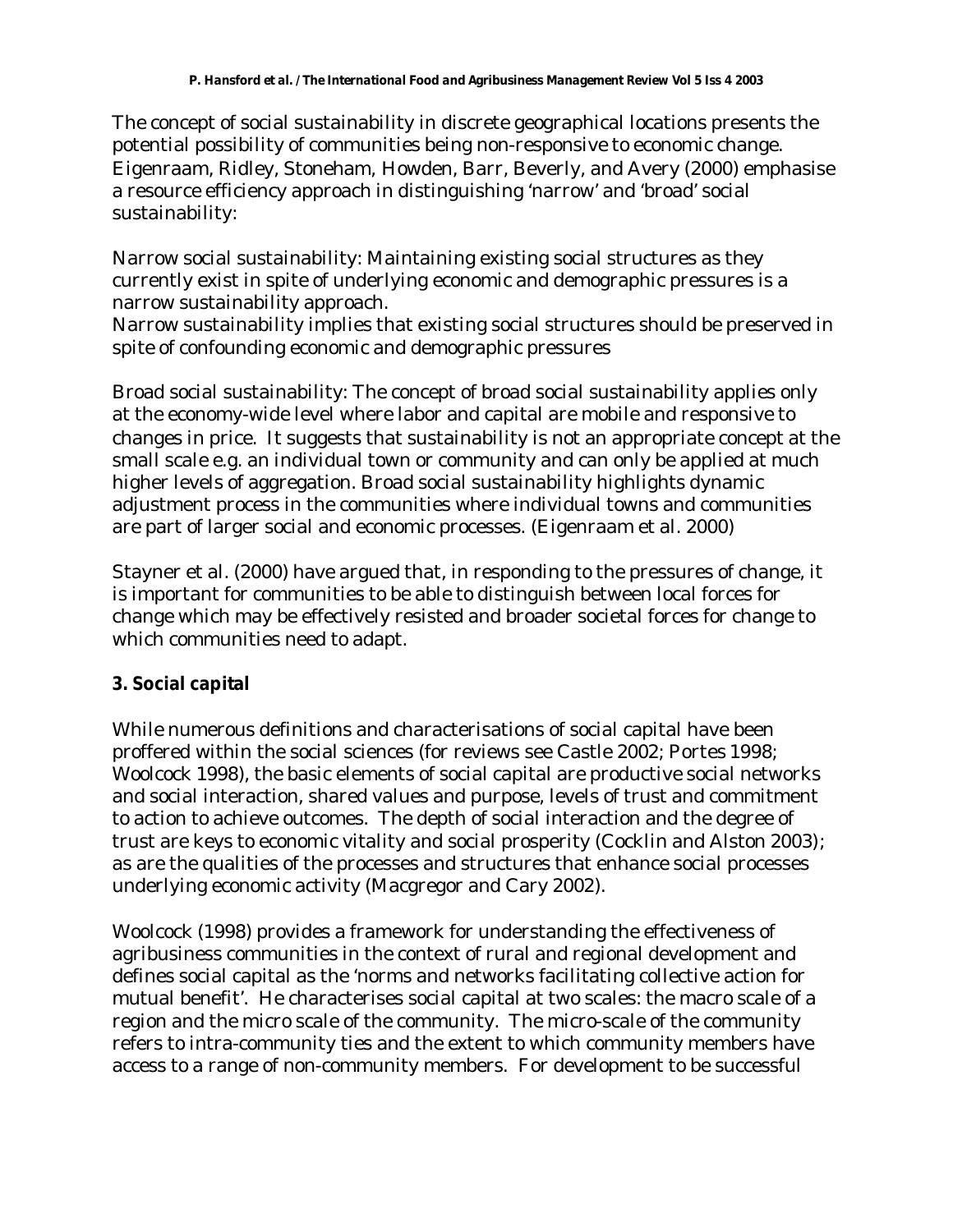both integration within a community and linkage to those outside a community are required.

At the macro-scale social capital relates to the relationships between the state (in the form of public officials) and society (citizens), where an effective complementarity and cooperation is required between the state and civil society if development is to be enhanced (Woolcock 1998). In the context of rural and regional development macro-scale social capital relates to the role of the state in fostering, encouraging and investing in development.

We therefore may conceive an interrelated hierarchy of social capital starting with the degree of community integration and their linkages (micro-scale social capital) and the partnerships with government (macro-scale social capital). If this can be captured at a broader geographic region then the resultant regional capacity can lead to economic development as shown in Figure 1.





Source: Adapted from Allen (1999), The Nebraska model, Keynote address to Regional Australia Summit, Parliament House, Canberra, 27–29 October; cited in DNRE (2001).

The hierarchy of capacities is similar to the model developed by Allen (1999) that identifies several kinds of capacities that go toward making up the community capacity that can lead to economic and social outcomes. Allen's model shows that economic development follows from sharing human capacity (knowledge and skills) and the structures within the community (leadership capacity and organisational capacity) which facilitate the sharing of human capacity to build community capacity (DNRE, 2001).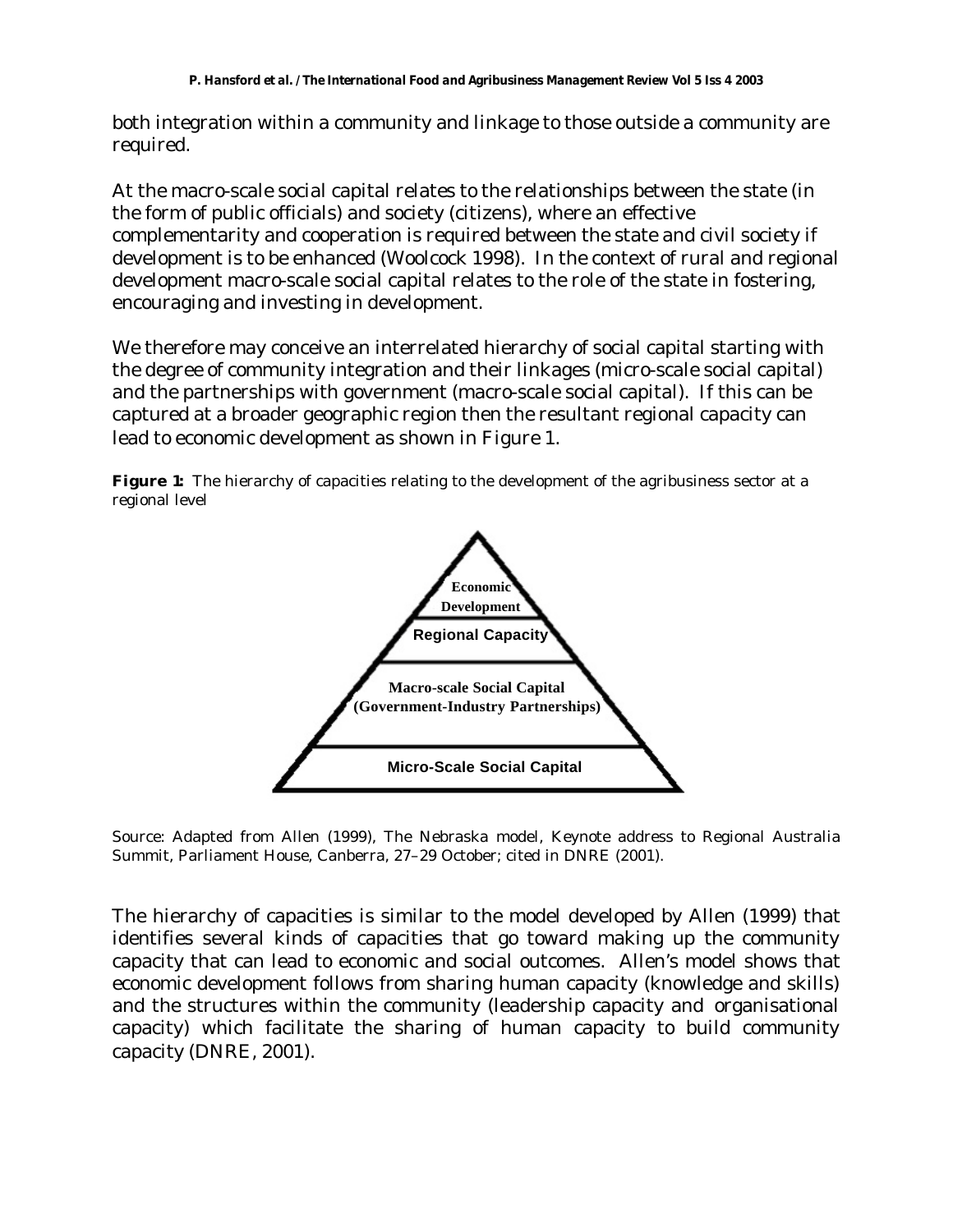### **4. Government-Industry Partnership**

Governments increasingly are concerned with building social capacity using paradigms such as that of Allen (1999). Governments can influence the development of some of the forms of social capital identified by Woolcock (1998) which were discussed above.

In the Australian context, the role of government in stimulating economic development is becoming constrained economically and philosophically. Economically, due to competing public good causes (education and health) combined with heightened public expectations relating to responsible economic management (budget surpluses). Philosophically even the socially progressive are concerned about crowding out of private industry in the rural sector. Federal and State governments have increasingly embarked on privatisation of infrastructure or sought public-private partnerships as an option for the provision of essential services.

Interest in the government community partnership model is growing and lies between the public interest and rent seeking models discussed by Schroder and Movondo (1996). There is recognition of the potential for co-operation and the possibility of a positive sum game through better decision making, more effective policy through community ownership and increased community capacity through debate and discussion. Community engagement is a means of achieving the mutual understanding seen necessary as a precondition for the development of regional development policy.

Linkages between government agencies and firms in an agribusiness community need to be reciprocal, however the depth of community engagement needs to be well considered and purposeful. The appropriate mode of engagement is dependent on the level of understanding of regional development requirements held by the various parties. The role of government in terms of knowledge management and facilitation in community engagement is shown in Figure 2, which describes suggested modes of interaction between government and the community.

|  | Figure 2: Pathway for government-community engagement |
|--|-------------------------------------------------------|
|  |                                                       |

|                               | Government knows                                      | Government doesn't know                           |  |  |
|-------------------------------|-------------------------------------------------------|---------------------------------------------------|--|--|
| Community knows               | Community is Empowered                                | Community needs to be <b>Consulted</b>            |  |  |
| Community<br>does n't<br>know | Community may need to be Community<br><b>Informed</b> | government<br>and<br><b>Involvement</b> desirable |  |  |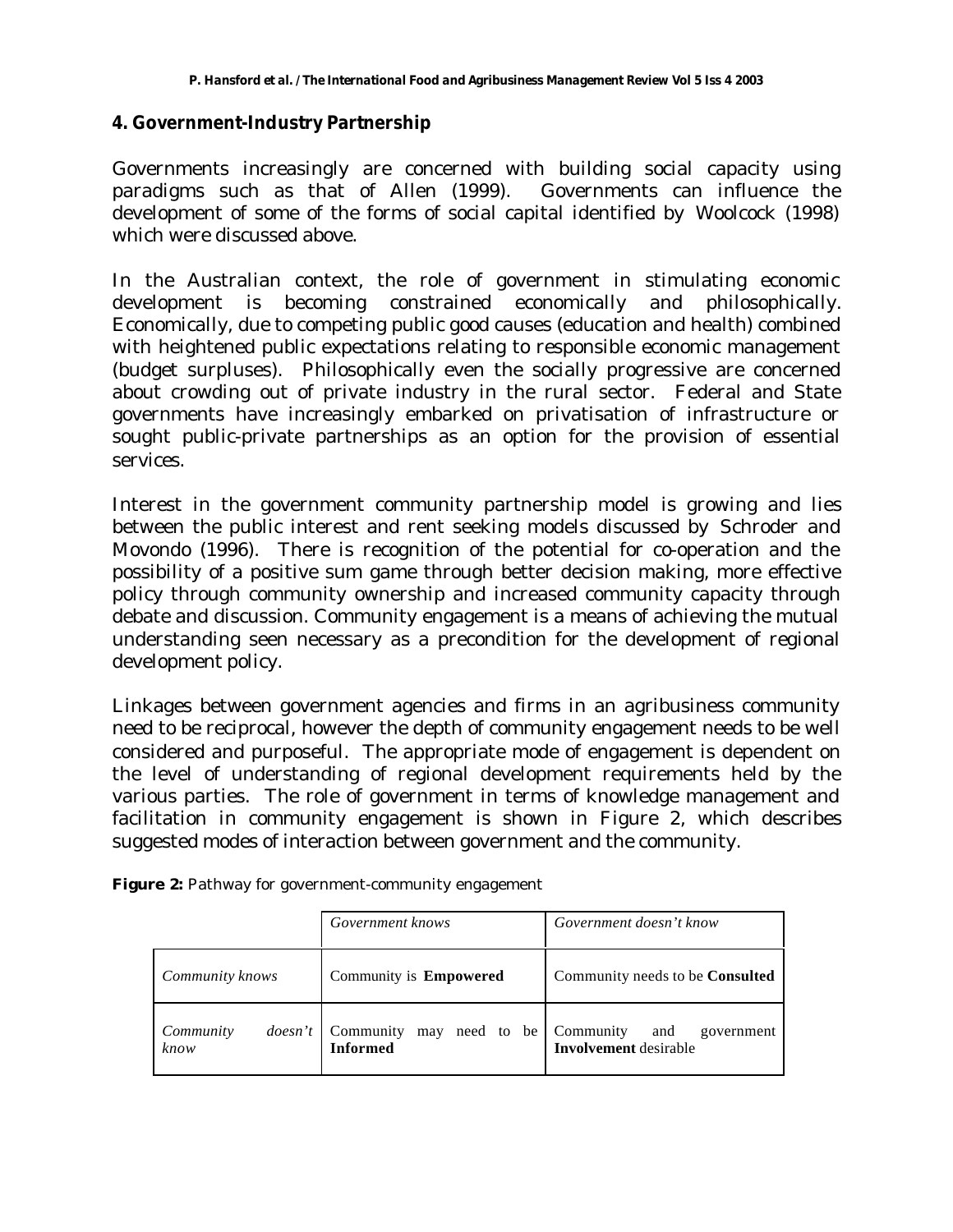A government community partnership can exist when there is a common understanding of the opportunities and constraints facing regional agribusiness development. Such a situation provides the opportunity for community empowerment (Figure 2). In the case of regional agribusiness forums this shared understanding has been built by facilitating an audit of existing businesses, their opportunities and impediments for business development, and their collective capacity in the global agri-food environment. The stimulus for this developed understanding has been the recognition of potential industry crises.

# **5. Agribusiness forums in Victoria, Australia**

The development of agribusiness forums in Victoria may be seen as case studies for partnerships between government, industry and community in the regional development of the agribusiness sector. The agribusiness forums can provide a strategic direction to activities that contribute to economic development and wealth creation, and improved social and community infrastructure for communities dependent on the food, fibre and forestry industries.

Characteristically, agribusiness forums can:

1. Bring local food business leaders together to assist the development of a shared view of the agribusiness challenge within the community.

2. Develop relationships and networks between synergistic and competing businesses:

 To increase the knowledge base of business operators as to what good and services are available locally;

 To encourage locally-based businesses to explore export opportunities and to expose them to successful export businesses.

3. Promote the region as an attractive place to live, work and invest:

 To assist local and regional authorities to realise latent economic development potential;

 To identify existing and possible future strategic infrastructure deficiencies and develop action plans to address these;

 To encourage the tapping and utilisation of intra-regional savings to fund regional development initiatives market the region as a place to do business and to invest.

4. Encourage ongoing participation in education and training.

In 1996, the genesis of an agribusiness forum developed in North Eastern Victoria. As a consequence of anticipated restructuring of the tobacco industry, a meeting between state government representatives, local government representatives and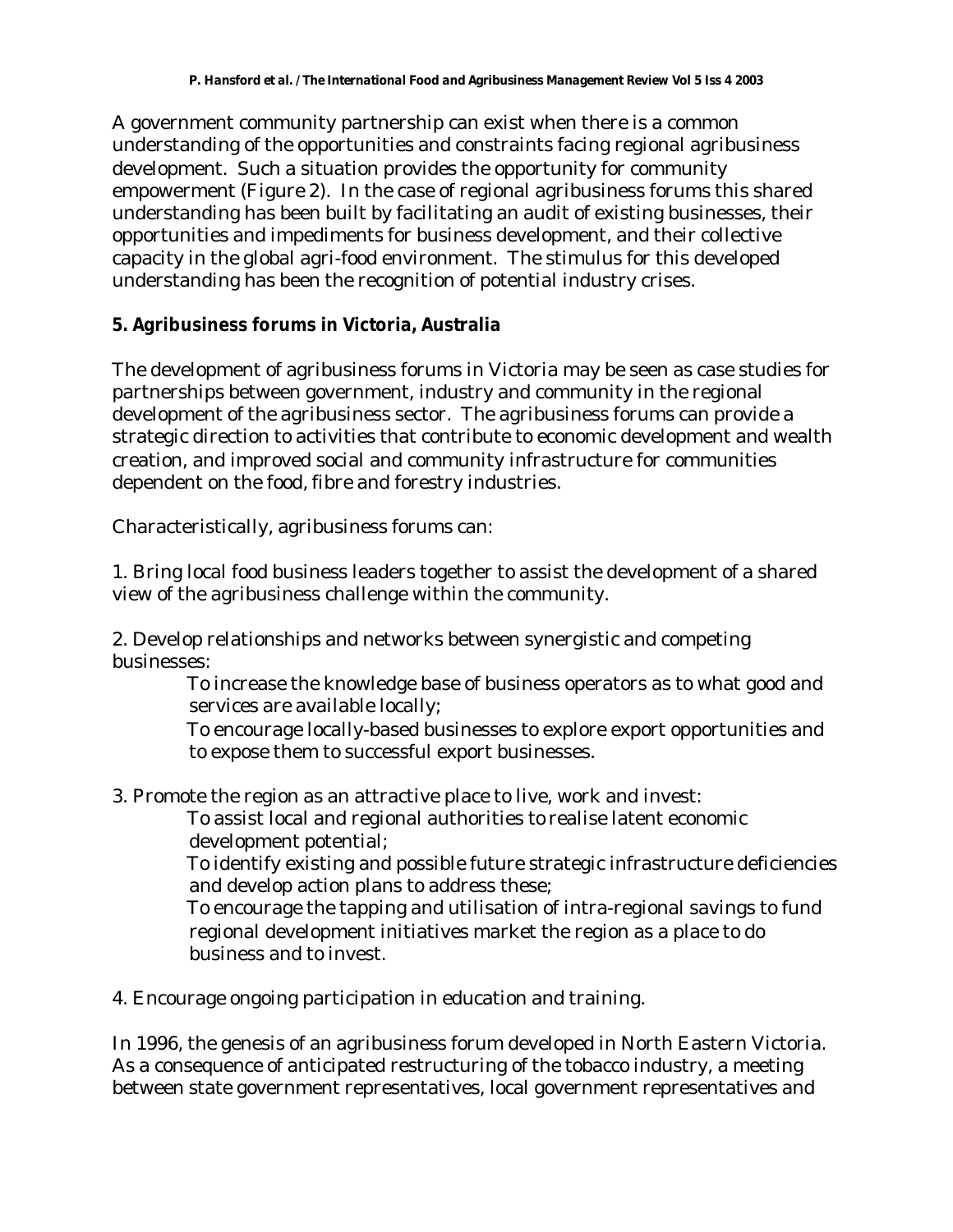business people identified a need for more active promotion of regional strengths and the opportunity to fund industry development with government financial support provided for industry restructuring. A consequent series of public meetings and an audit of existing enterprises and their needs developed a consensus about the need for a regional action plan focussed on agribusiness development. A similar approach was developed in the Wimmera region in response to local uncertainty surrounding the retention of skilled agribusiness managers and the need for a more pro-active approach to problems of regional development.

Additional forums have emerged to tackle issues of peri-urban encroachment, lack of value adding opportunities and new industry development requirements. State government facilitators have provided interim executive officer support, and have helped to ensure that each forum is well networked in the region. The state government facilitators (regional marketing officers) have encouraged each forum to consider the appropriate community of interest and issues that resonate within the relevant community. Forum chairs have been encouraged to meet regularly to share ideas, experiences and approaches and forum board members meet together annually at an Agribusiness Forum Summit.

The range of issues the agribusiness forums have sought to tackle include agribusiness network development, market development, education and training, regional identification and positioning, urban - rural encroachment, natural resource management, coordination and cooperation, infrastructure facilitation, quality assurance, and environmental management systems. Critical to the ongoing development of the forums and agribusiness in the regions have been activities that contribute to the development of human and social capital. Leadership awards, business management training and agribusiness forum dinners (to provide external linkages) have been examples of such activities. Figure 3 shows the types of activities that the five established agribusiness forums have undertaken.

| Activity / Forum                 | Wimmera 2020 | Alp Valleys | Gippsland | Yarra Valley | AgriWest |
|----------------------------------|--------------|-------------|-----------|--------------|----------|
| Regional Website                 | x            | x           | x         | x            |          |
| Regional Agribusiness Audit      | x            | x           | x         | x            | x        |
| Regional Profile                 | x            | X           | x         |              |          |
| Strategic Agribusiness Plan      |              | x           | x         |              | x        |
| <b>Skills Development</b>        | x            | x           | x         | x            | x        |
| Regular Dinner Forums            | x            | x           |           | x            | x        |
| Regional Branding Initiative     |              | Χ           | x         | x            |          |
| Trade Show Participation         | x            |             | x         | x            |          |
| <b>Investment Profiles</b>       | x            | x           | x         |              | x        |
| Wine & Tourism Directory         |              | χ           |           | x            |          |
| Leadership Programs              | x            | x           |           |              |          |
| Rural-Urban Interface Initiative |              |             |           | x            | x        |
| Communication Initiative         |              | χ           |           | x            | x        |
|                                  |              |             |           |              |          |

#### **Figure 3:** Activity matrix Victorian Agribusiness Forum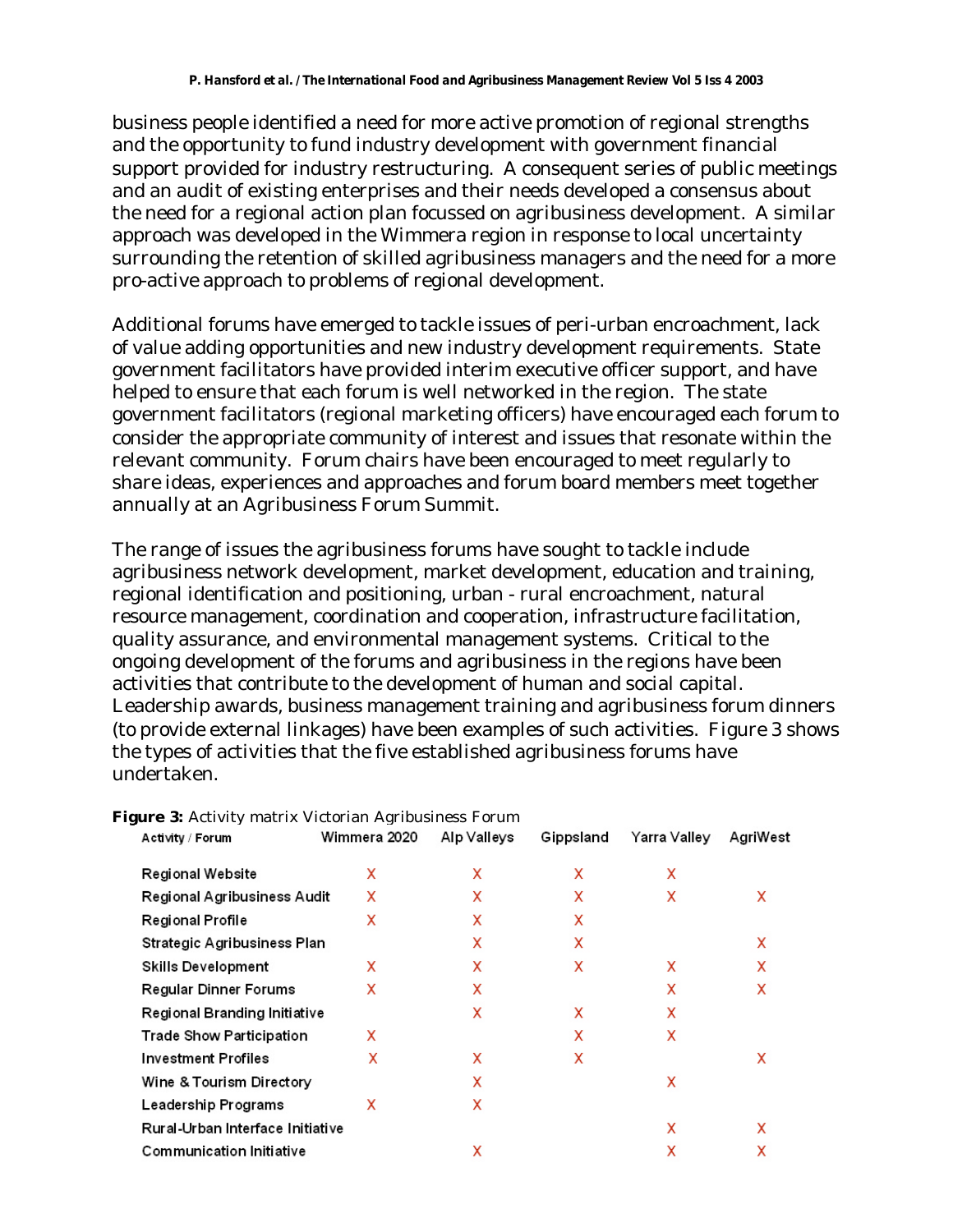## **6. Conclusion**

The viability of regional communities has been a subject of concern for governments in Australia for some time. The global economy, with its emphasis on free and open trade and its volatility, presents difficulties for sustaining regional communities especially where there is a strong dependency on a limited range of agribusiness activity, which is often determined by landscape parameters. The development of industry and employment within regions based on food production and food export, in particular, can lead to increased income within a region. Higher incomes will facilitate the provision of a wider variety of services and amenities for people within a region. More employment opportunities are created in a variety areas including food production, food technology, agricultural science, research, transportation, marketing, tourism, education and training. The process of engaging agribusiness communities is designed to strengthen the bases of rural enterprises in a modern international economy.

This paper has explored some of forms and structures of community and business engagement that enhance the social processes upon which community development and business and regional developments are built. The idea of sustainable communities dependent on agribusiness is based on the need for a broad social sustainability reflecting responsiveness to wider social and economic change. Agribusiness forums have brought agribusiness leaders together to allow communities to better influence their own destiny by developing relationships and networks between synergistic and competing businesses, and to encourage locally based businesses to explore export opportunities.

Regional agribusiness development requires two-way consultation and consensus building. The role of government in the process will vary with the circumstances. However there is a universal need for different levels of government and business communities to share information and to learn together to acquire the information needed for formulating the best strategies.

The idea of social capital developed by Woolcock (1998) emphasises that, in addition to the integration via intra-community ties that is required for effective rural and business development, the need for linkages to external communities is at least equally important. Well resourced and competent government facilitators and coordinators sometimes can play an important role in providing these linkages to external and international communities and to other resources and information sources. State and wider community support to develop the 'macro elements' of social capital will be essential to creating a competitive agribusiness sector, which contributes to social and economic sustainability in rural and regional areas.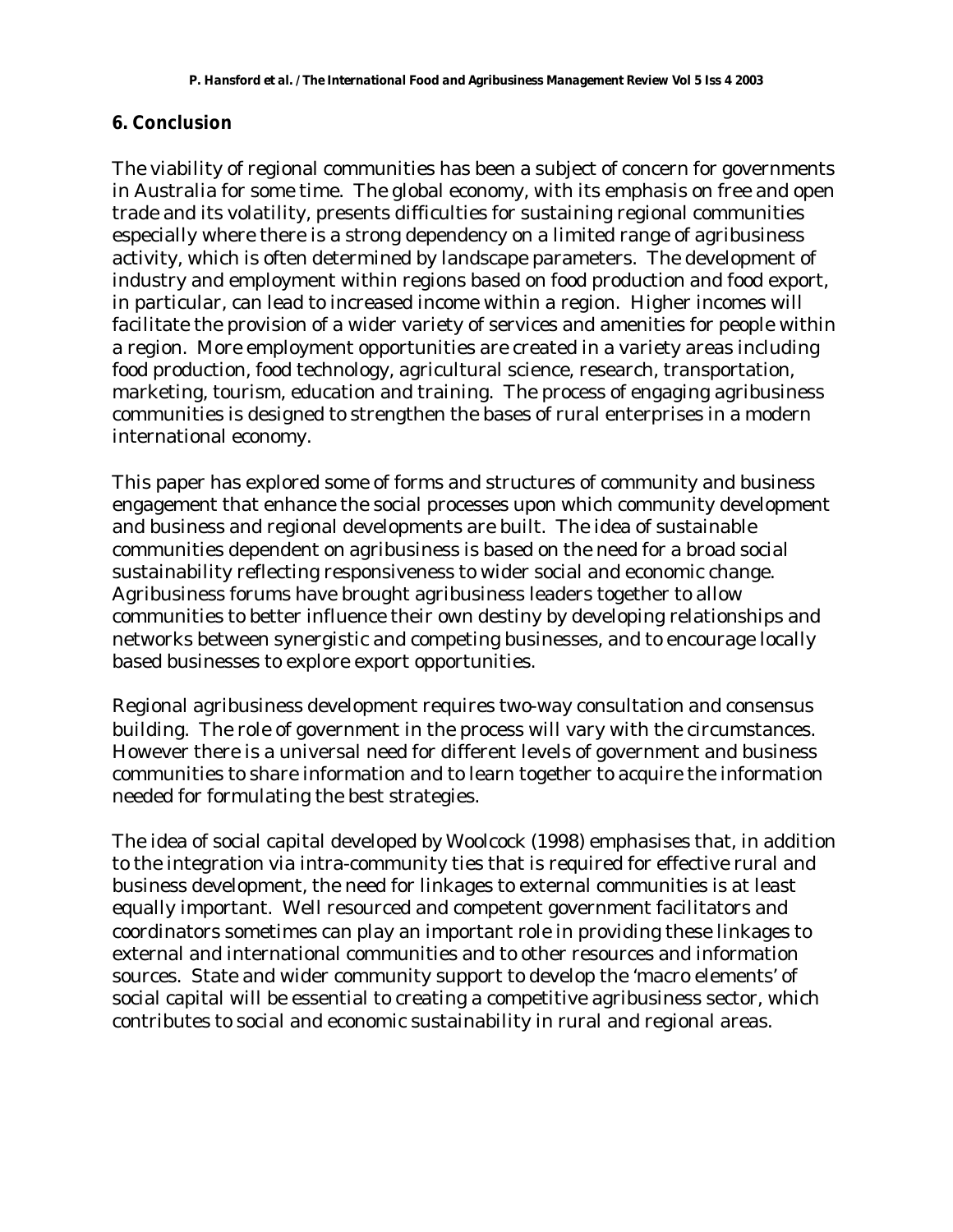# **References**

Allen, J.C. (1999), The Nebraska model, Regional Australia Summit, Canberra, 26- 29 October 1999.

Castle, E.N. (2002), Social capital: An interdisciplinary concept, Rural Sociology, 67(3), 331-349.

Castle, E.N. and Weber, B.A (2002). Policy and Place: Requirements of a Successful Place-Based Policy. Paper presented at Rural Matters: Making Place and Culture Count. Rural Policy Research Institute Symposium, Nebraska City, Nebraska (October 2002).

Cocklin, C. and Alston, M. (eds.) (2003). Community Sustainability in Rural Australia: A Question of Capital? Centre for Rural Social Research, Charles Sturt University, Wagga Wagga.

Cocklin, C., Dibden, J., Kilpatrick, S., Higgins, V., Sass, J., Snell, D., Birrell, B., Falk, I., Pfueller, S. and Waddell, D. (2001). Social Capability in Rural Victoria; The Food & Agriculture and Natural Resource Management Sectors. Department of Natural Resources and Environment, Bendigo.

DNRE (2002). Victoria's Food and Agriculture Sector in 2020. Department of Natural Resources and Environment (DNRE), February 2002, East Melbourne.

Eigenraam, M., Ridley, A., Stoneham, G., Howden, H, Barr, N., Beverly, C. and Avery, A. (2000). Testing current recommended practice for long-term sustainability: Landmark Sustainability Indicators Review. MDBC Landmark Project Task 3 Phase I. Department of Natural resources and Environment, East Melbourne.

Macgregor, C. J. and Cary, J. W. (2002). Social/human capital rapid appraisal model (SCRAM): a method of remotely assessing social and human capacity in Australian rural communities. Rural Society 12 (2): 105-122.

Portes, A. (1998). Social capital: Its origins and applications in modern sociology. Annual Review of Sociology, 24, 1-24.

Schroder, W. and Mavondo, F. (1996). The Government Agribusiness Interface: Conceptual Issues and Viewpoints from the Australian Food Manufacturing Sector. Paper presented to the Australian Agricultural and Resource Economics Society 40th Annual Conference, February 1996, Melbourne.